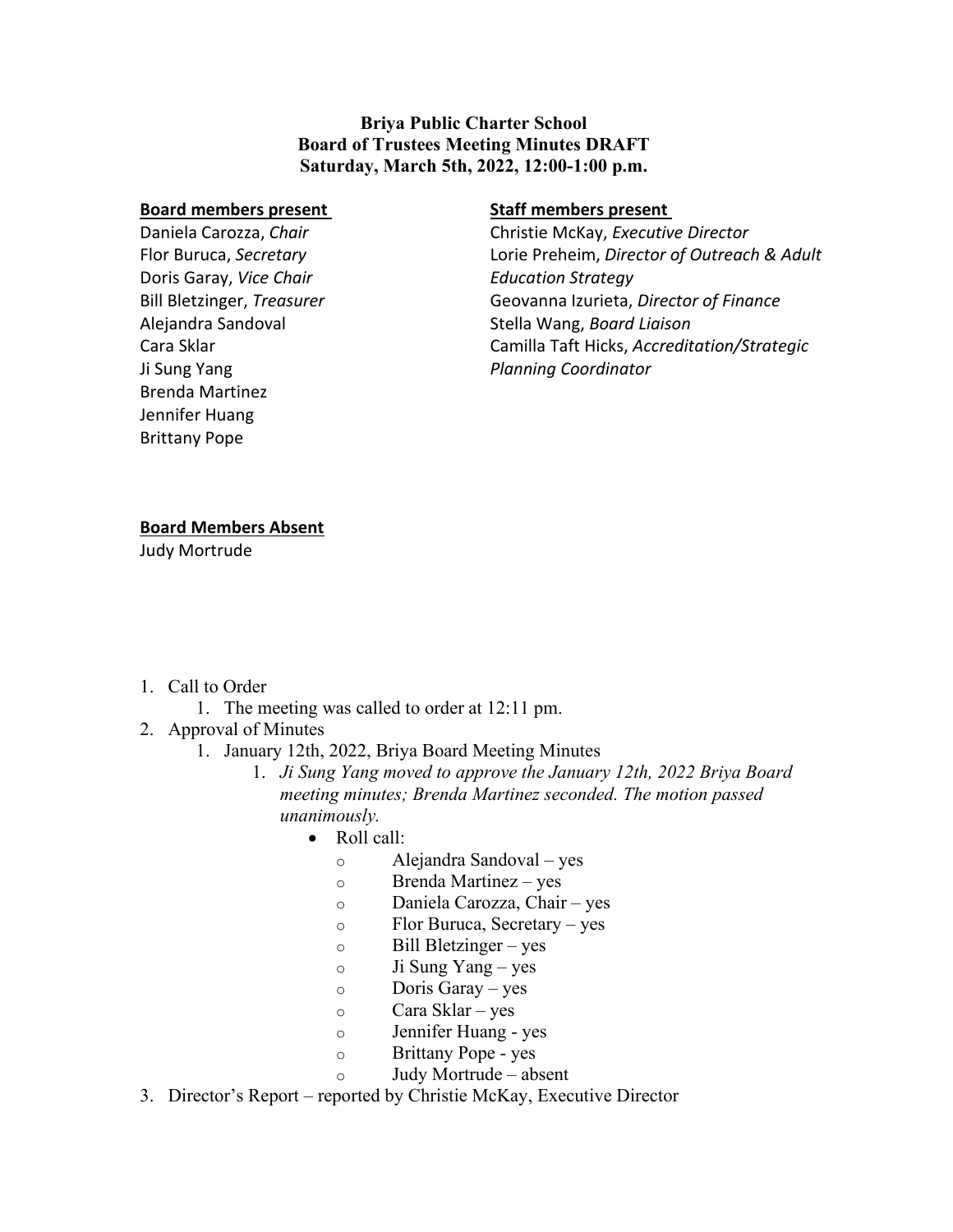- 1. The report was this morning during retreat.
- 4. Development Committee reported by Christie McKay
	- 1. Boardable training
		- 1. We will do boardable trainings at each committee. Stella will set up a time to come to each committee and do a training on Boardable.
		- 2. As a reminder, Briya started Boardable last year and we are giving it one more year to determine whether we want a software program to manage our board materials or if we decide we do not need it.
		- 3. Annual subscription to boardable is \$1600. It can be good for security because we have it all documents together. If we use it well it would be nice to have all the committee materials in one place. If no one has time to use it then we shouldn't use it anymore.
		- 4. Stella will reach out to committee leads to determine the next time for these trainings
		- 5. If any board members need a link to join Boardable again, please let Stella know.
	- 2. Update on structures
		- 1. We may begin a facilities committee. We have had a research committee, but with Judy slowly moving off the board we may reconfigure some members.
		- 2. We may reach out to people who were on different committees to see how we might want to restructure either this summer or starting in September.
	- 3. Development committee has been responding to and fostering the relationship with Mary's Center. Christie is looking forward to the development committee following up with what Todd Cox shared with us this morning during the retreat to set up tours, committees between boards, continuing with research institute, and inviting Dr. Elliott to a meeting.
	- 4. Development committee is working on the officer slate for the next board cycle in September, so we're also interested in having a clearer path to the next chair, have clearer guidelines for max time of service for board chair, etc. It would be great to have a vice chair to have a chair in training. The goal is to have less uncertainty when it's time for someone to step down.
- 5. Finance reported by Geovanna Izurieta
	- 1. Approval of IRS 990 form
		- 1. The form is created by our external auditors. There are two changes from last year:
			- Number of volunteers in the form traditionally included only volunteers to come on site to help with programs. From this year, auditors have included members of the board who have participated during the calendar year as volunteers as well.
			- We have added this year's schedule I (page 32) to include all grant recipients for the childcare grant we received from Mary's Center during 2021. Schedule I also has listed the financial COVID-19 support Briya has provided to students.
		- 2. *Bill Bletzinger moved to approve the IRS 990 form; Doris Garay seconded. The motion passed unanimously.*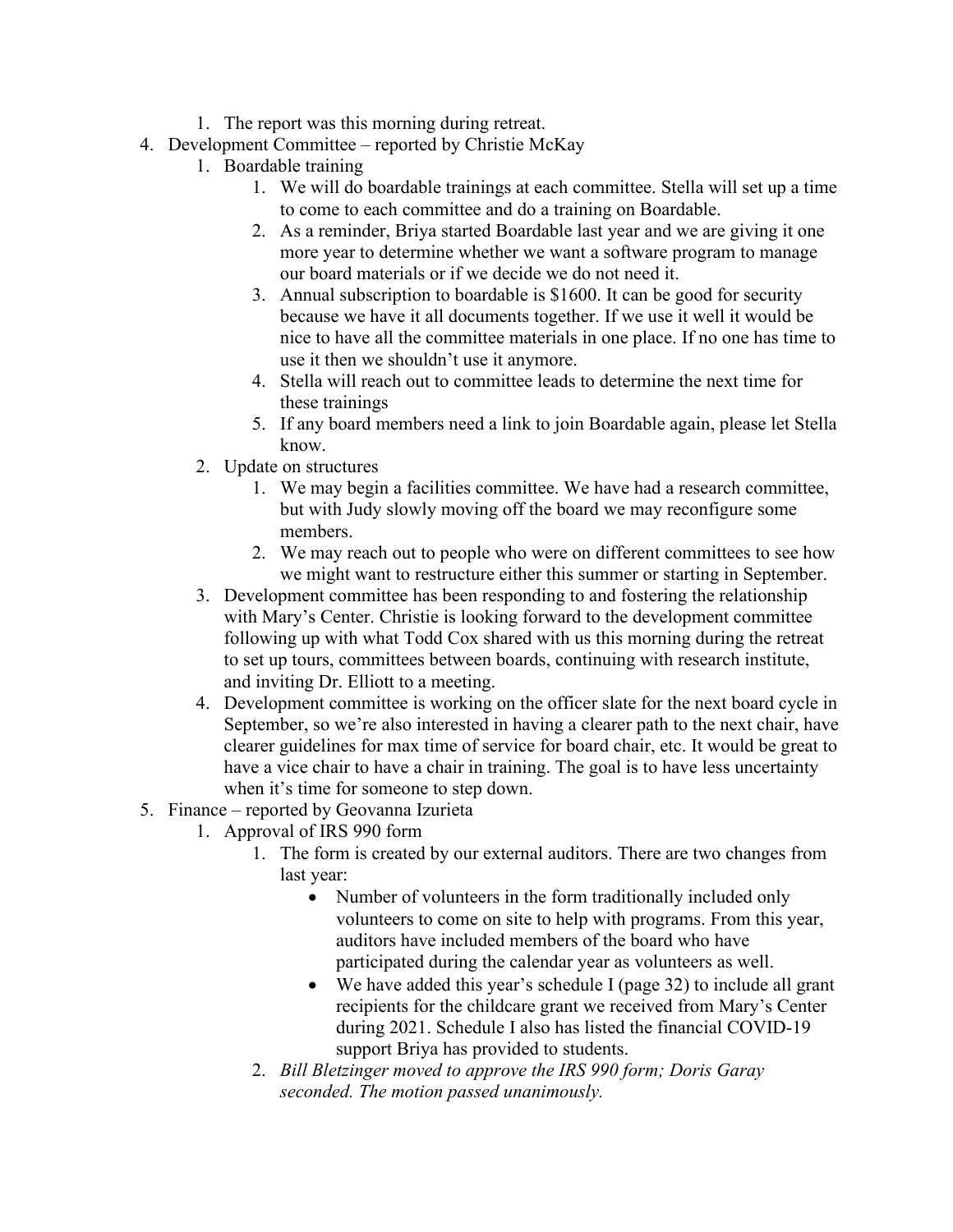- Roll call:
	- o Alejandra Sandoval yes
	- o Brenda Martinez yes
	- o Daniela Carozza, Chair yes
	- o Flor Buruca, Secretary yes
	- $\circ$  Bill Bletzinger yes
	- $\circ$  Ji Sung Yang yes
	- o Doris Garay yes
	- o Cara Sklar yes
	- o Jennifer Huang yes
	- o Brittany Pope yes
	- o Judy Mortrude absent
- 2. Financials from January 2022
	- 1. We continue to track well on key performance indicators.
	- 2. We are ahead 1.6 million dollars overall this year.
	- 3. On the expense side, we have set aside \$270,000 dollars for staff bonuses. Briya hopes to pay those bonuses by the end of this fiscal year, by June.
	- 4. We have gone over budget this year in direct student expenses. We received more money from IJLS grant and as a result we also more capacity to support our students with legal support. Additionally this year, we had more expenses for outdoor learning equipment and supplies as we offered full time outdoor learning at all four sites.
	- 5. We have more office/business expenses. \$35,000 of this variance is additional PPE bought to prevent the Omicron spread such as KN95 masks and rapid test kits.
	- 6. We are ahead of net income with 1.3 million dollars and projected net income is 1.1 million dollars.
	- 7. We are in a good place financially.
- 6. Academic Committee reported by Lorie Preheim
	- 1. Enrollment
		- 1. Student count (AE & PK): 753
		- 2. Current enrollment (AE & PK): 669
		- 3. ESL: 86% retention rate and WF: 83.5% retention rate
		- 4. Waitlist
			- Waitlist: 178 families (165 AM, 13 PM)
			- Total Basic: 139, total Intermediate: 28, total Advanced: 11
		- 5. Term 3 Enrollment
			- 87 new students started in January term.
			- 11 student ambassadors made welcome calls to new students. They also worked as class buddies to welcome and orient new students in class.
		- 6. Medical Assistant Program promotion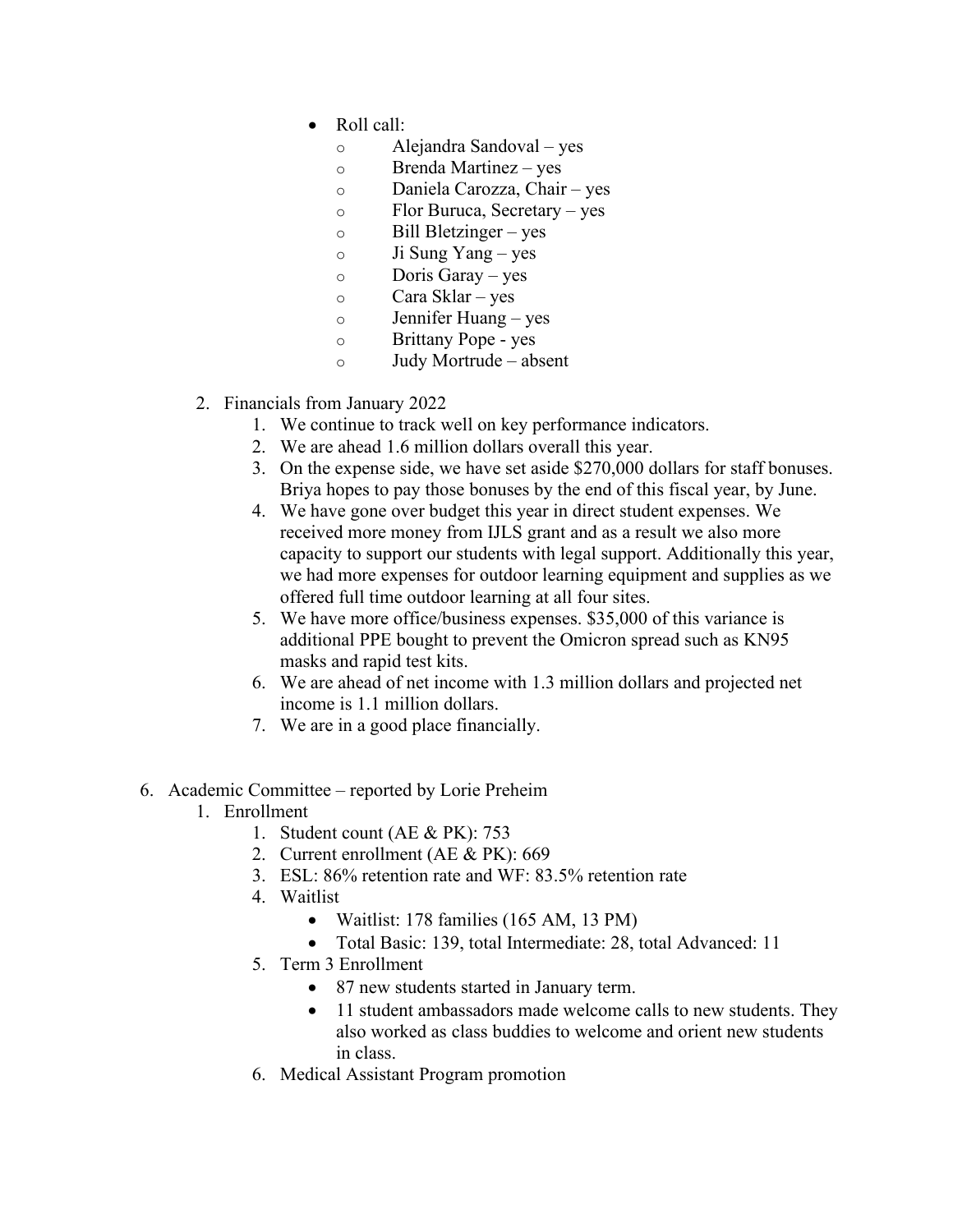- We have been trying to promote this in advance of open enrollment lottery. On Briya's Facebook there is a video featuring Shenell Williams (current Mary's Center employee who was in Briya's Medical Assistant Program) and Marlene Gutierrez (current MA student).
- We received 365 views. We are sending this to all our current and former MA students as an outreach opportunity.
- 7. Health Insurance Advocacy
	- Briya Voices for All testified in February.
- 8. Facebook Live/Videos
	- In January we did a series of videos in English, Spanish, French, and Amharic.
	- In February we are having ambassadors make individual videos.
	- Since the pandemic, this has been a great way to do outreach.
	- Please like and share Briya's content on our Facebook.
- 2. Board Performance Review
	- 1. There are four sections
		- Objectives Achievement (Full Board  $&$  committees) by committee or individuals
		- Governance: This is the section board members need to do individually – rate Board performance and note your contribution
		- Performance Summary by committee or individuals
		- Objectives for next period  $(2022-2023 \text{ SY}) -$  by committee or committee chair
	- 2. Board members need to complete second bullet individually.
	- 3. The board performance review link will be sent Monday, March  $7<sup>th</sup>$ . It is due March 31st. You will receive a reminder email from Doris.
	- 4. If you have questions, please reach out to Lorie.
- 3. Academic Committee goals
	- 1. Develop a deeper understanding of the academic programs offered online and through blended learning at Briya.
	- 2. Monitor student enrollment throughout the year and support Briya's student outreach efforts.
	- 3. Develop strategies for greater Board involvement in school events.
- 4. Board involvement
	- 1. March  $9^{th}$  12:30-1:30 there is a strategy meeting. Flor will be participating to represent the board.
	- 2. Teacher appreciation week: we would like a board member to participate in an upcoming staff meeting in May.
	- 3. We need a board member to volunteer to give thanks during a staff meeting to recognize all the work that staff members do.
	- 4. Board members are welcome to join the equity committee and to do advocacy for Sharpe.
	- 5. There are many opportunities for board members to volunteer and participate and get a deeper understanding of Briya programs.